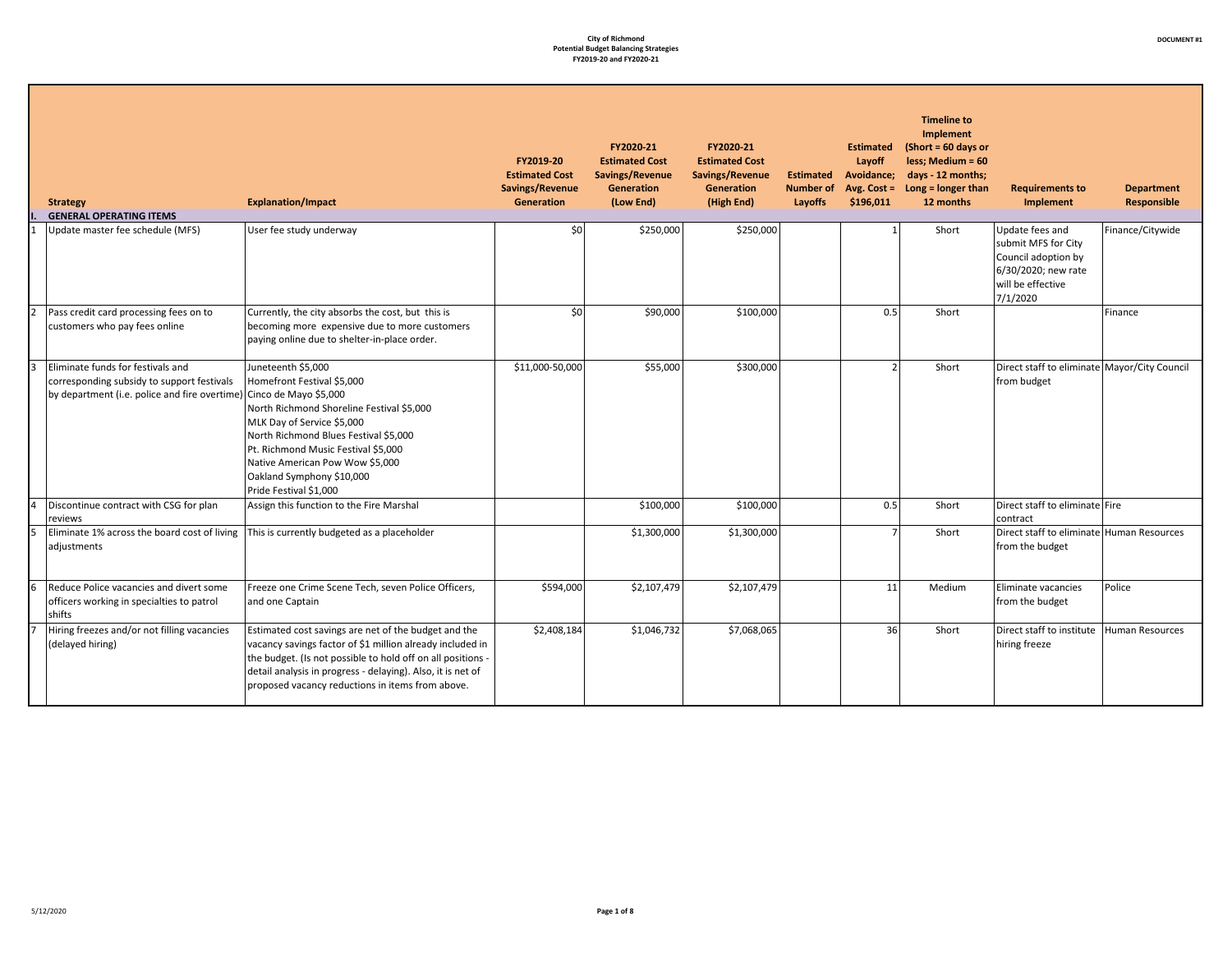## **DOCUMENT #1**

| <b>Strategy</b>                                                                                                                                                                                                                                                                                                                                                             | <b>Explanation/Impact</b>                                                                                                                                                                                                                                                                                                                                                                                                                                                                                                                                               | FY2019-20<br><b>Estimated Cost</b><br>Savings/Revenue<br><b>Generation</b> | FY2020-21<br><b>Estimated Cost</b><br>Savings/Revenue<br>Generation<br>(Low End) | FY2020-21<br><b>Estimated Cost</b><br>Savings/Revenue<br>Generation<br>(High End) | <b>Estimated</b><br>Layoff<br><b>Estimated</b><br>Avoidance;<br><b>Number of</b><br>Avg. Cost $=$<br>\$196,011<br>Layoffs | <b>Timeline to</b><br><b>Implement</b><br>$(Short = 60 days or$<br>less; Medium = 60<br>days - 12 months;<br>Long = longer than<br>12 months | <b>Requirements to</b><br>Implement                                                   | <b>Department</b><br><b>Responsible</b>     |
|-----------------------------------------------------------------------------------------------------------------------------------------------------------------------------------------------------------------------------------------------------------------------------------------------------------------------------------------------------------------------------|-------------------------------------------------------------------------------------------------------------------------------------------------------------------------------------------------------------------------------------------------------------------------------------------------------------------------------------------------------------------------------------------------------------------------------------------------------------------------------------------------------------------------------------------------------------------------|----------------------------------------------------------------------------|----------------------------------------------------------------------------------|-----------------------------------------------------------------------------------|---------------------------------------------------------------------------------------------------------------------------|----------------------------------------------------------------------------------------------------------------------------------------------|---------------------------------------------------------------------------------------|---------------------------------------------|
| a. Review items that can be delayed based<br>on City Hall shutdown<br>b. Reduce professional services to fund only<br>the most critical needs<br>c. Review upcoming contracts and/or<br>prohibit contracts from being placed on<br>agendas in May and June<br>d. Review all budget categories<br>(professional services, other operating, etc.)<br>to slow or stop spending | Ask departments to review their budgets to: Departments directed to review their budgets in totality<br>and submit reduction proposals (proposals in progress)                                                                                                                                                                                                                                                                                                                                                                                                          |                                                                            | \$1,000,000                                                                      |                                                                                   |                                                                                                                           | 5 <sup>1</sup><br>Short                                                                                                                      | Reduce budgets                                                                        | Citywide                                    |
| Reduce existing vehicle pool                                                                                                                                                                                                                                                                                                                                                | Estimated cost savings includes maintenance and fuel<br>for pool cars and some department-assigned cars<br>(Planning & Building, Recreation vans)                                                                                                                                                                                                                                                                                                                                                                                                                       | \$5,000-7,000                                                              | \$20,000                                                                         | \$30,000                                                                          |                                                                                                                           | $\Omega$                                                                                                                                     | Direct staff to remove<br>vehicles from the pool                                      | <b>Public Works</b>                         |
| 10 Eliminate matching funds for campaigns                                                                                                                                                                                                                                                                                                                                   |                                                                                                                                                                                                                                                                                                                                                                                                                                                                                                                                                                         | \$0                                                                        | \$100,000                                                                        | \$100,000                                                                         |                                                                                                                           | Short<br>$1\overline{ }$                                                                                                                     | City Council to modify<br>ordinance                                                   | City Council/City<br>Clerk                  |
| funds based on Council priorities (i.e. ECIA<br>out some GF investment for paratransit in<br>current year and next year, or use grant<br>funds for non-profits that are funded in the $\frac{155,000}{2}$<br>GF)<br>One-time                                                                                                                                                | 11 ECIA agreement amendments to reprioritize Shift to ECIA some or all of the subsidies to community-<br>based organizations/programs:<br>funding could be used to support staff, back -Nurturing Independence Through Artistic Development<br>(NIAD) \$55,000<br>-East Bay Center for the Performing Arts (EBCPA)<br>-Richmond Art Center (RAC) MOU \$125,000<br>-Annual contribution to RAC \$150,000<br>-Public Art Mini Grant programs \$65,000<br>-Richmond Police Activities League (RPAL) \$525,000-<br>600,000<br>-Employment & Training Summer Youth \$325,000 |                                                                            | \$200,000                                                                        | \$500,000                                                                         |                                                                                                                           | $\overline{3}$                                                                                                                               | Interim Deputy CM to<br>adjust ECIA budget                                            | <b>Internal Services</b><br>(ECIA)/Citywide |
| 12 Cancellation of recreation activities through 1. Services reduced or eliminated:<br>December 2020<br>One-time                                                                                                                                                                                                                                                            | a. No summer camp programs<br>b. Reduced after school program to 3 sites - May Valley,<br>Shields Reid and Booker T. Anderson<br>c. Reduced senior programming at the senior sites<br>d. Reduced aquatic programs - eliminated swim lessons,<br>Zumba and other instructional programs<br>e. Reduced sports programs<br>2. Reduction of hours or closure of facilities<br>a. Closed Parchester Community Center<br>b. Reduced community center hours to operate at 5 hours<br>Monday to Friday                                                                          |                                                                            | \$991,278                                                                        | \$991,278                                                                         |                                                                                                                           | 5<br>Medium                                                                                                                                  | Direct staff to keep<br>recreation programs<br>closed through end of<br>calendar year | Library & Community<br><b>Services</b>      |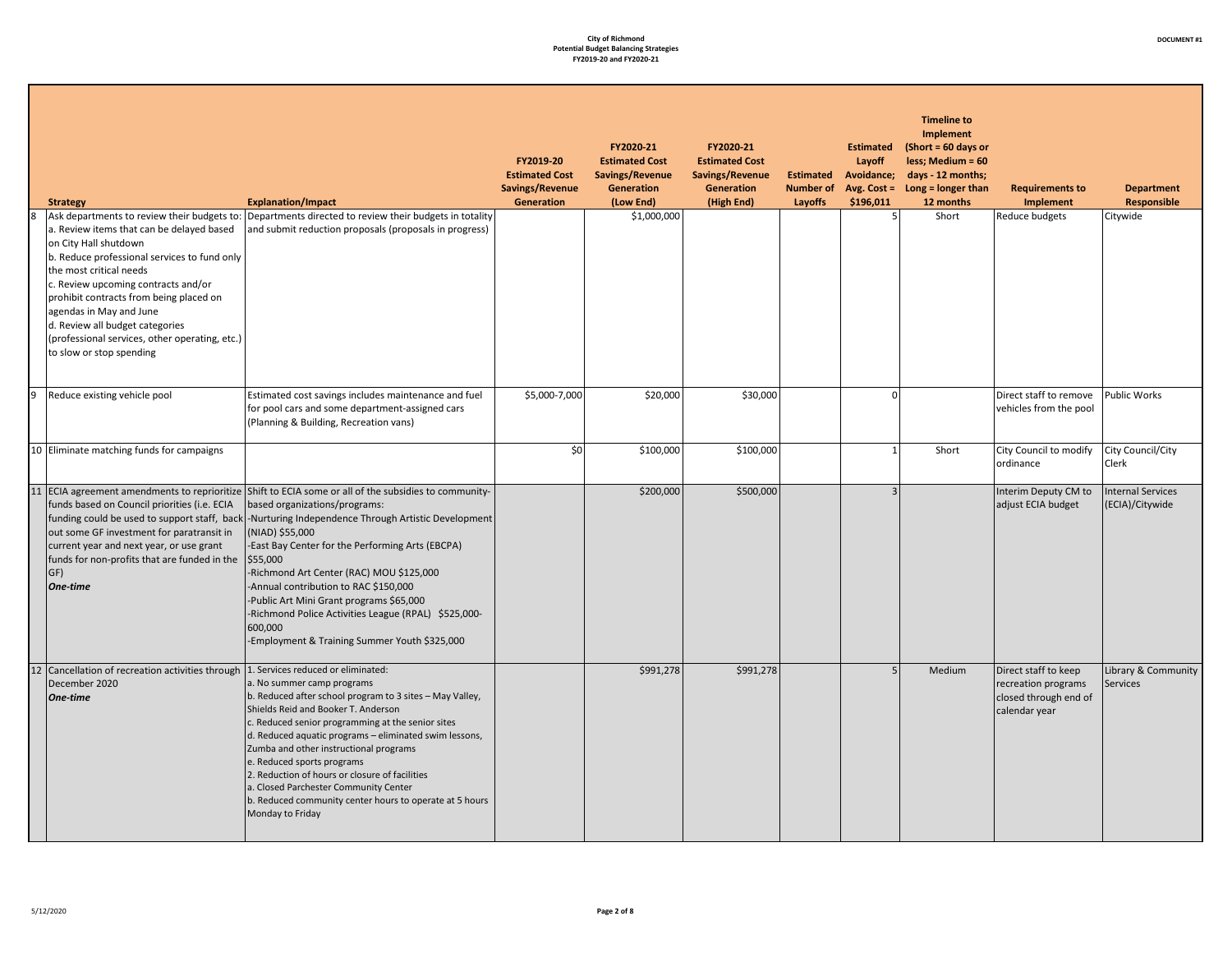| c. All special events are eliminated, including Fireworks<br>December 2020 (continued)<br>and Snowball<br>One-time<br>3. Impact on staffing:<br>a. Reduced hours - eliminated 2-3 part-time positions at<br>most sites<br>Reduced hours - 8-10 part-time positions from Aquatics<br>and Sports<br>b. Hiring freeze - we are not hiring any FT or part-time<br>staff<br>c. No promotions - none<br>d. Reduce 37 part-time temporary staff<br>\$0<br>Risk is higher if confidence level is reduced from 80%<br>\$3,029,873<br>15 <sup>1</sup><br>Short<br>Direct staff to reduce<br>\$3,029,873<br><b>Risk Management</b><br>rates/allocations<br>confidence level, which reduces general<br>policy target<br>liability/workers' comp allocations<br>One-time<br>Currently, these employees are receiving their full pay<br>Short/Medium<br>Human Resources<br>COVID-19 to use leave accruals instead of<br>and benefits (analysis in progress).<br>receiving full pay<br>One-time<br>Direct staff to prioritize Public Works<br>\$342,498<br>\$1,295,000<br>\$1,295,000<br>$\overline{7}$<br>Short<br>only fund the most critical needs<br>and eliminate low<br>One-time<br>priority<br>vehicles/equipment<br>\$0<br>Direct staff to prioritize<br>Information<br>If capital lease option is exercised, there will<br>\$1,000,000<br>\$4,300,000<br>22<br>Short<br>refresh to replace in phases over three to<br>and eliminate low<br>Technology<br>corresponding debt service of approximately<br>five years and/or explore capital leasing<br>\$1,300,000.<br>priority technology<br>replacement<br>Short<br>Citywide<br>year (i.e. Port projects) | <b>Strategy</b>                               | <b>Explanation/Impact</b> | FY2019-20<br><b>Estimated Cost</b><br>Savings/Revenue<br>Generation | FY2020-21<br><b>Estimated Cost</b><br>Savings/Revenue<br><b>Generation</b><br>(Low End) | FY2020-21<br><b>Estimated Cost</b><br>Savings/Revenue<br>Generation<br>(High End) | <b>Estimated</b><br><b>Number of</b><br>Layoffs | <b>Estimated</b><br>Layoff<br>Avoidance;<br>Avg. $Cost =$<br>\$196,011 | <b>Timeline to</b><br><b>Implement</b><br>$(Short = 60 days or$<br>less; Medium = 60<br>days - 12 months;<br>Long = longer than<br>12 months | <b>Requirements to</b><br>Implement | <b>Department</b><br>Responsible |
|-----------------------------------------------------------------------------------------------------------------------------------------------------------------------------------------------------------------------------------------------------------------------------------------------------------------------------------------------------------------------------------------------------------------------------------------------------------------------------------------------------------------------------------------------------------------------------------------------------------------------------------------------------------------------------------------------------------------------------------------------------------------------------------------------------------------------------------------------------------------------------------------------------------------------------------------------------------------------------------------------------------------------------------------------------------------------------------------------------------------------------------------------------------------------------------------------------------------------------------------------------------------------------------------------------------------------------------------------------------------------------------------------------------------------------------------------------------------------------------------------------------------------------------------------------------------------------------------------------------------------------------------------------|-----------------------------------------------|---------------------------|---------------------------------------------------------------------|-----------------------------------------------------------------------------------------|-----------------------------------------------------------------------------------|-------------------------------------------------|------------------------------------------------------------------------|----------------------------------------------------------------------------------------------------------------------------------------------|-------------------------------------|----------------------------------|
|                                                                                                                                                                                                                                                                                                                                                                                                                                                                                                                                                                                                                                                                                                                                                                                                                                                                                                                                                                                                                                                                                                                                                                                                                                                                                                                                                                                                                                                                                                                                                                                                                                                     | Cancellation of recreation activities through |                           |                                                                     |                                                                                         |                                                                                   |                                                 |                                                                        |                                                                                                                                              |                                     |                                  |
|                                                                                                                                                                                                                                                                                                                                                                                                                                                                                                                                                                                                                                                                                                                                                                                                                                                                                                                                                                                                                                                                                                                                                                                                                                                                                                                                                                                                                                                                                                                                                                                                                                                     | 13 Reduce insurance reserves to 70%           |                           |                                                                     |                                                                                         |                                                                                   |                                                 |                                                                        |                                                                                                                                              |                                     |                                  |
|                                                                                                                                                                                                                                                                                                                                                                                                                                                                                                                                                                                                                                                                                                                                                                                                                                                                                                                                                                                                                                                                                                                                                                                                                                                                                                                                                                                                                                                                                                                                                                                                                                                     | 14 Require employees not working due to       |                           |                                                                     |                                                                                         |                                                                                   |                                                 |                                                                        |                                                                                                                                              |                                     |                                  |
|                                                                                                                                                                                                                                                                                                                                                                                                                                                                                                                                                                                                                                                                                                                                                                                                                                                                                                                                                                                                                                                                                                                                                                                                                                                                                                                                                                                                                                                                                                                                                                                                                                                     | 15 Reduce vehicle/equipment replacement to    |                           |                                                                     |                                                                                         |                                                                                   |                                                 |                                                                        |                                                                                                                                              |                                     |                                  |
|                                                                                                                                                                                                                                                                                                                                                                                                                                                                                                                                                                                                                                                                                                                                                                                                                                                                                                                                                                                                                                                                                                                                                                                                                                                                                                                                                                                                                                                                                                                                                                                                                                                     | 16 Reduce I.T. desktop and infrastructure     |                           |                                                                     |                                                                                         |                                                                                   |                                                 |                                                                        |                                                                                                                                              |                                     |                                  |
|                                                                                                                                                                                                                                                                                                                                                                                                                                                                                                                                                                                                                                                                                                                                                                                                                                                                                                                                                                                                                                                                                                                                                                                                                                                                                                                                                                                                                                                                                                                                                                                                                                                     | 17 Delay maintenance projects to next fiscal  | <b>SUBTOTAL</b>           | \$3,344,682                                                         | \$12,585,362                                                                            | \$21,471,695                                                                      | $\Omega$                                        | 115                                                                    |                                                                                                                                              |                                     |                                  |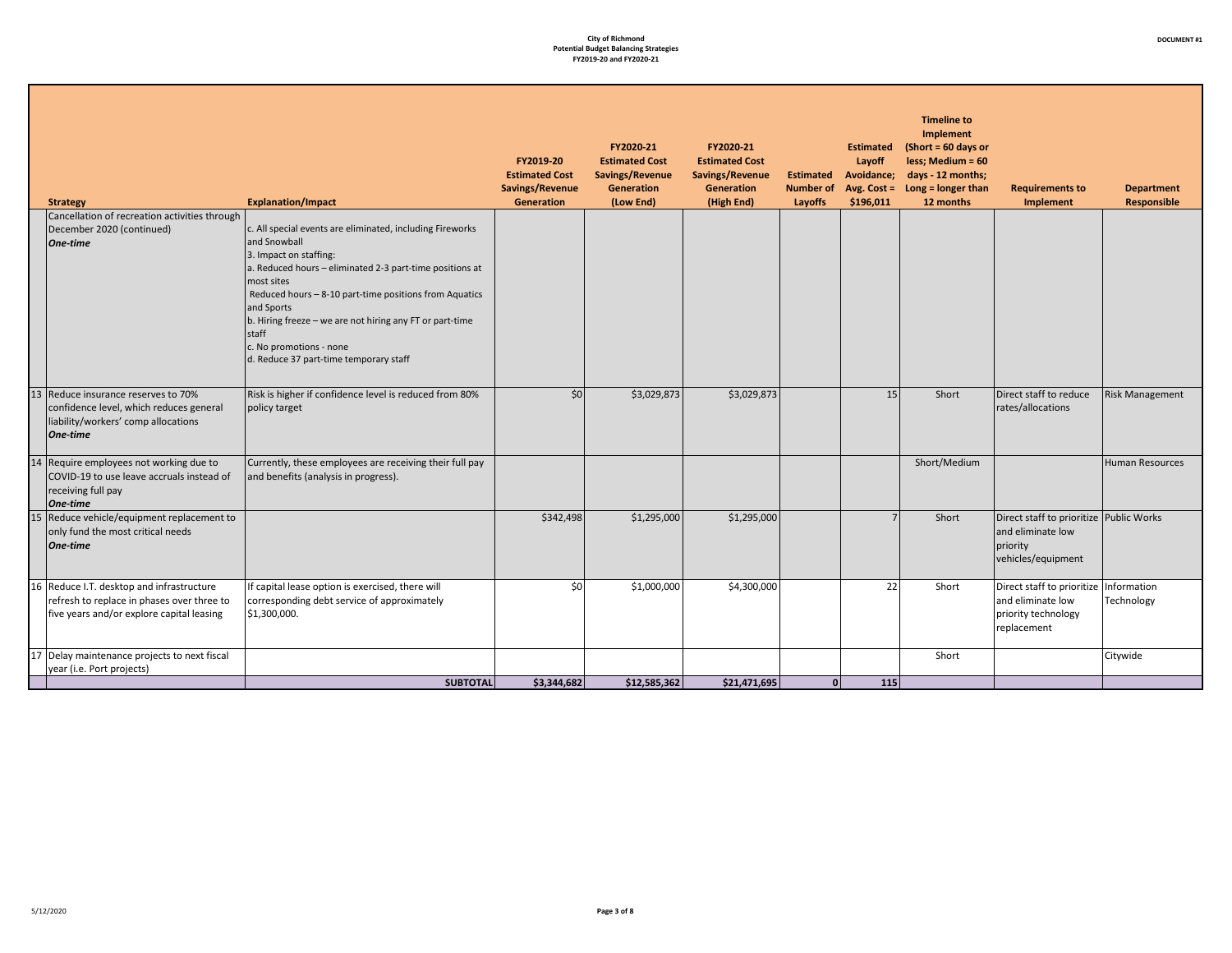|        | <b>Strategy</b>                                                                                                                                      | <b>Explanation/Impact</b>                                                                                                                                                                                                                | FY2019-20<br><b>Estimated Cost</b><br>Savings/Revenue<br>Generation | FY2020-21<br><b>Estimated Cost</b><br>Savings/Revenue<br>Generation<br>(Low End) | FY2020-21<br><b>Estimated Cost</b><br>Savings/Revenue<br>Generation<br>(High End) | <b>Estimated</b><br><b>Number of</b><br>Layoffs | <b>Estimated</b><br>Layoff<br>Avoidance;<br>Avg. $Cost =$<br>\$196,011 | <b>Timeline to</b><br><b>Implement</b><br>$(Short = 60 days or$<br>less; Medium = 60<br>days - 12 months;<br>Long = longer than<br>12 months | <b>Requirements to</b><br>Implement      | <b>Department</b><br><b>Responsible</b> |
|--------|------------------------------------------------------------------------------------------------------------------------------------------------------|------------------------------------------------------------------------------------------------------------------------------------------------------------------------------------------------------------------------------------------|---------------------------------------------------------------------|----------------------------------------------------------------------------------|-----------------------------------------------------------------------------------|-------------------------------------------------|------------------------------------------------------------------------|----------------------------------------------------------------------------------------------------------------------------------------------|------------------------------------------|-----------------------------------------|
| II.    | <b>MEET AND CONFER ITEMS</b>                                                                                                                         |                                                                                                                                                                                                                                          |                                                                     |                                                                                  |                                                                                   |                                                 |                                                                        |                                                                                                                                              |                                          |                                         |
|        | 18 Fire station brown out                                                                                                                            | The station with two crews would no longer have a<br>second crew and would "cross-staff" the engine and the<br>truck. Represents 13% reduction in daily staffing.                                                                        | \$0                                                                 | \$1,500,000                                                                      | \$1,500,000                                                                       |                                                 | $\mathbf{g}$                                                           | Medium                                                                                                                                       | Meet and confer with<br>bargaining units | Fire/Human<br>Resources                 |
|        | year                                                                                                                                                 | 19 Suspend holiday for Fire sworn staff for one- Potential strategy to temporarily reduce labor costs.                                                                                                                                   | \$0                                                                 | \$500,000                                                                        | \$500,000                                                                         |                                                 | $\overline{3}$                                                         | Medium                                                                                                                                       | Meet and confer with<br>bargaining units | Fire/Human<br>Resources                 |
|        | 20 Delay step increases                                                                                                                              |                                                                                                                                                                                                                                          | \$0                                                                 | \$447,124                                                                        | \$447,124                                                                         |                                                 | $\overline{2}$                                                         | Medium                                                                                                                                       | Meet and confer with<br>bargaining units | <b>Human Resources</b>                  |
|        | 21 Salary cuts across the board (including<br>council)                                                                                               | A 1% reduction to salaries across the board saves<br>approximately \$1,300,000                                                                                                                                                           | \$0                                                                 | \$1,300,000                                                                      | \$1,300,000                                                                       |                                                 | $\overline{7}$                                                         | Medium                                                                                                                                       | Meet and confer with<br>bargaining unit  | Human Resources                         |
|        | Negotiate with SEIU 1021 for members to<br>begin contributing to OPEB and medical at<br>the same rates as IFPTE 21                                   |                                                                                                                                                                                                                                          | \$0                                                                 | \$594,000                                                                        | \$594,000                                                                         |                                                 | $\overline{3}$                                                         | Medium                                                                                                                                       | Meet and confer with<br>bargaining unit  | Human Resources                         |
| 23 I   | Institute furloughs across the board (i.e.<br>Furlough 1 day every other week for non-<br>sworn and give back/removal of vacation<br>days for sworn) | Cost estimate includes 24 furlough days; the low end<br>includes non-sworn only and the high end includes both<br>non-sworn and sworn. This represents pay reduction of<br>approximately 9%.                                             | \$0                                                                 | \$2,535,120                                                                      | \$5,542,000                                                                       |                                                 | 28                                                                     | Medium                                                                                                                                       | Meet and confer with<br>bargaining unit  | Human Resources                         |
|        | Double employee contributions to OPEB<br>and medical costs                                                                                           | Members of all bargaining units, except for Local 1021,<br>contribute flat dollar amounts to OPEB and medical<br>monthly. This estimate represents the amount of<br>savings to the City if those contributions were doubled.             | \$0                                                                 | \$1,432,650                                                                      | \$1,432,650                                                                       |                                                 | 7 <sup>1</sup>                                                         | Medium                                                                                                                                       | Meet and confer with<br>bargaining units | Human Resources                         |
|        | 25 Set a lower cap on the portion of medical<br>that the City pays                                                                                   | City currently covers medical premiums up to the Kaiser<br>family rate. Lower the cap to flat amount of \$1,500 and<br>employee pays the amount over the cap.                                                                            | \$0                                                                 | \$287,125                                                                        | \$287,125                                                                         |                                                 | $\mathbf{1}$                                                           | Medium                                                                                                                                       | Meet and confer with<br>bargaining units | <b>Human Resources</b>                  |
| $26 -$ | Increase employee contribution to CalPERS                                                                                                            | Currently, miscellaneous members contributes 8% and<br>safety members contribute 12%.<br>If employees pay an additional 1% of the City's cost, the<br>low end includes non-sworn only and high end includes<br>both non-sworn and sworn. | \$0                                                                 | \$291,000                                                                        | \$658,000                                                                         |                                                 | ξ                                                                      | Medium                                                                                                                                       | Meet and confer with<br>bargaining units | Human Resources                         |
|        | 27 Eliminate professional development funds                                                                                                          |                                                                                                                                                                                                                                          | \$0                                                                 | \$280,200                                                                        | \$280,200                                                                         |                                                 | $\mathbf{1}$                                                           | Medium                                                                                                                                       | Meet and confer with<br>bargaining units | Human Resources                         |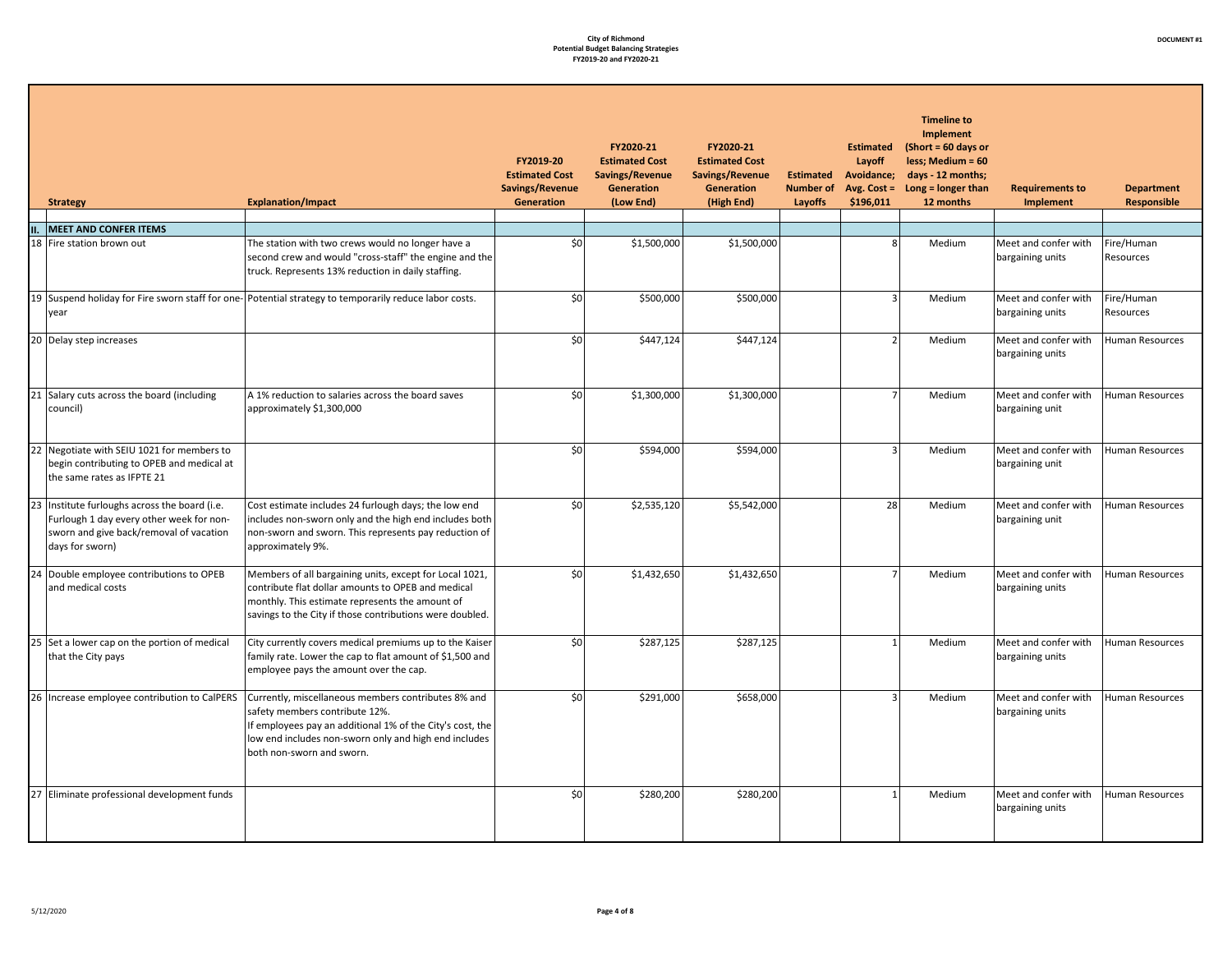**DOCUMENT #1**

| <b>Strategy</b>             | <b>Explanation/Impact</b> | FY2019-20<br><b>Estimated Cost</b><br>Savings/Revenue<br>Generation | FY2020-21<br><b>Estimated Cost</b><br>Savings/Revenue<br>Generation<br>(Low End) | FY2020-21<br><b>Estimated Cost</b><br>Savings/Revenue<br>Generation<br>(High End) | <b>Estimated</b><br>Layoffs | Layoff<br>\$196,011 | <b>Timeline to</b><br>Implement<br>Estimated (Short = 60 days or<br>$less; Medium = 60$<br>Avoidance; days - 12 months;<br>Number of $Avg. Cost = Long = longer than$<br>12 months | <b>Requirements to</b><br>Implement      | <b>Department</b><br>Responsible |
|-----------------------------|---------------------------|---------------------------------------------------------------------|----------------------------------------------------------------------------------|-----------------------------------------------------------------------------------|-----------------------------|---------------------|------------------------------------------------------------------------------------------------------------------------------------------------------------------------------------|------------------------------------------|----------------------------------|
| 28 Eliminate car allowances |                           | \$0                                                                 | \$77,860                                                                         | \$77,860                                                                          |                             | $\Omega$            | Medium                                                                                                                                                                             | Meet and confer with<br>bargaining units | Human Resources                  |
|                             |                           |                                                                     |                                                                                  |                                                                                   |                             |                     |                                                                                                                                                                                    |                                          |                                  |
|                             | <b>SUBTOTAL</b>           | \$0 <sub>1</sub>                                                    | \$9,245,079                                                                      | \$12,618,959                                                                      |                             | 64                  |                                                                                                                                                                                    |                                          |                                  |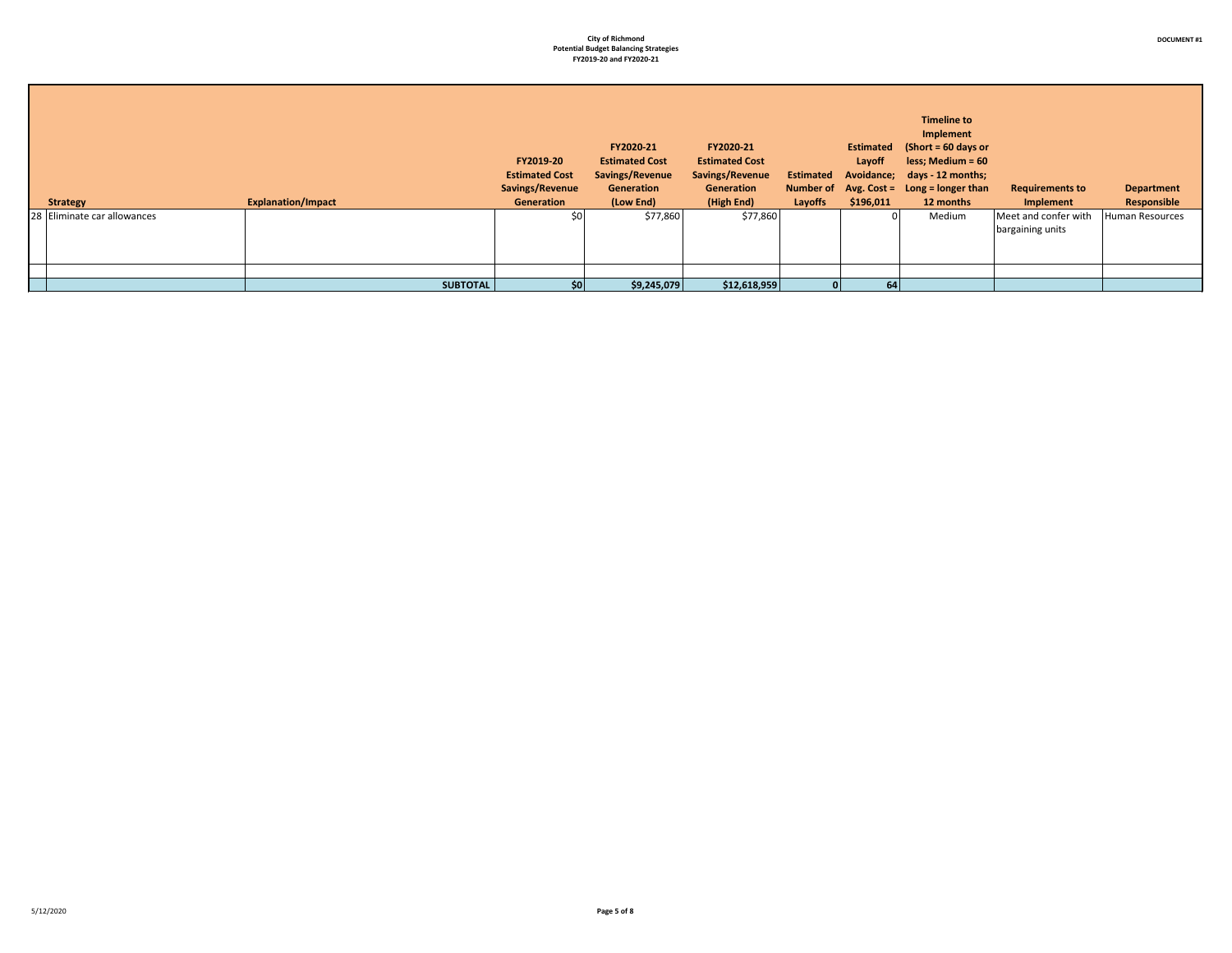| <b>Strategy</b>                                                                                                    | <b>Explanation/Impact</b>                                                                                                                                                                                                                                                                                                                                                                                                                                                                                                                                        | FY2019-20<br><b>Estimated Cost</b><br>Savings/Revenue<br>Generation | FY2020-21<br><b>Estimated Cost</b><br>Savings/Revenue<br>Generation<br>(Low End) | FY2020-21<br><b>Estimated Cost</b><br>Savings/Revenue<br><b>Generation</b><br>(High End) | Layoffs        | <b>Estimated</b><br>Layoff<br><b>Estimated Avoidance;</b><br>\$196,011 | <b>Timeline to</b><br>Implement<br>$(Short = 60 days or$<br>less; Medium = 60<br>days - 12 months;<br>Number of $Avg. Cost = Long = longer than$<br>12 months | <b>Requirements to</b><br>Implement                      | <b>Department</b><br>Responsible |
|--------------------------------------------------------------------------------------------------------------------|------------------------------------------------------------------------------------------------------------------------------------------------------------------------------------------------------------------------------------------------------------------------------------------------------------------------------------------------------------------------------------------------------------------------------------------------------------------------------------------------------------------------------------------------------------------|---------------------------------------------------------------------|----------------------------------------------------------------------------------|------------------------------------------------------------------------------------------|----------------|------------------------------------------------------------------------|---------------------------------------------------------------------------------------------------------------------------------------------------------------|----------------------------------------------------------|----------------------------------|
| III. ITEMS TO CONSIDER AFTER EXHAUSTING OTHER OPTIONS                                                              |                                                                                                                                                                                                                                                                                                                                                                                                                                                                                                                                                                  |                                                                     |                                                                                  |                                                                                          |                |                                                                        |                                                                                                                                                               |                                                          |                                  |
| 29 Partial or full closure of libraries<br>Partial or full closure of libraries (continued) 3. Impact on staffing: | 1. List of services reduced or eliminated;<br>a. Cancel in person Library programs<br>b. Bookmobile services eliminated based on anticipated<br>long tem social distancing<br>c. Book Van service limited or eliminated<br>d. Reduce GF materials books/subscriptions budget (not<br>youth related which must meet prior baseline). Move to<br>non-general fund. \$60,000<br>2. Reduction of hours or closure of facilities<br>a. Reduction of Library hours<br>i. Main Library reduce open days per week from 6 to 5<br>ii. Library Branches<br>• Reduced hours | \$0                                                                 | \$1,436,000                                                                      | \$5,309,000                                                                              |                | 27                                                                     | Medium                                                                                                                                                        | Direct staff to reduce<br>hours and/or close<br>branches | Library & Community<br>Services  |
|                                                                                                                    | . Elimination of PT staff at the Library \$176,000 (10<br>persons)<br>· Lay offs - Eliminate 8 FTEs (2 transfers, 2 vacancies &<br>4 layoffs for \$1.2M) - Estimated cost savings for hiring<br>freeze reduced by two vacancies.<br>(High end represents full closure, however, savings will<br>be lower as there will be annual cost to join the CCC<br>Library system.)                                                                                                                                                                                        |                                                                     |                                                                                  |                                                                                          |                |                                                                        |                                                                                                                                                               |                                                          |                                  |
| 30 Close the pools                                                                                                 | Estimated cost savings is net of revenue minus payroll<br>and other costs of the aquatics programs                                                                                                                                                                                                                                                                                                                                                                                                                                                               | \$81,730                                                            | \$326,365                                                                        | \$326,365                                                                                | 2 <sup>1</sup> | $\overline{2}$                                                         | Short/Medium                                                                                                                                                  | Direct staff to close<br>aquatics programs               | Library & Community<br>Services  |
| people)                                                                                                            | 31 Staff reductions (based on service needs not For non-sworn only, staff reductions would be a<br>minimum of approximately 178 FTEs at an average cost<br>of \$152,631. If sworn only, staff reductions would be a<br>minimum of approximately 98 FTEs at an average cost<br>of \$275,563. Leave payouts and severance packages<br>have to be considered in the estimated cost savings if<br>this option is implemented.                                                                                                                                        |                                                                     |                                                                                  |                                                                                          |                |                                                                        | Medium                                                                                                                                                        | Meet and confer with<br>bargaining units                 | Human Resources                  |
|                                                                                                                    | <b>SUBTOTAL</b>                                                                                                                                                                                                                                                                                                                                                                                                                                                                                                                                                  | \$81,730                                                            | \$1,762,365                                                                      | \$5,635,365                                                                              | 6 <sup>1</sup> | 29                                                                     |                                                                                                                                                               |                                                          |                                  |
|                                                                                                                    |                                                                                                                                                                                                                                                                                                                                                                                                                                                                                                                                                                  |                                                                     |                                                                                  |                                                                                          |                |                                                                        |                                                                                                                                                               |                                                          |                                  |
|                                                                                                                    | <b>GRAND TOTAL</b>                                                                                                                                                                                                                                                                                                                                                                                                                                                                                                                                               | \$3,426,412                                                         | \$23,592,806                                                                     | \$39,726,019                                                                             | 6 <sup>1</sup> | 208                                                                    |                                                                                                                                                               |                                                          |                                  |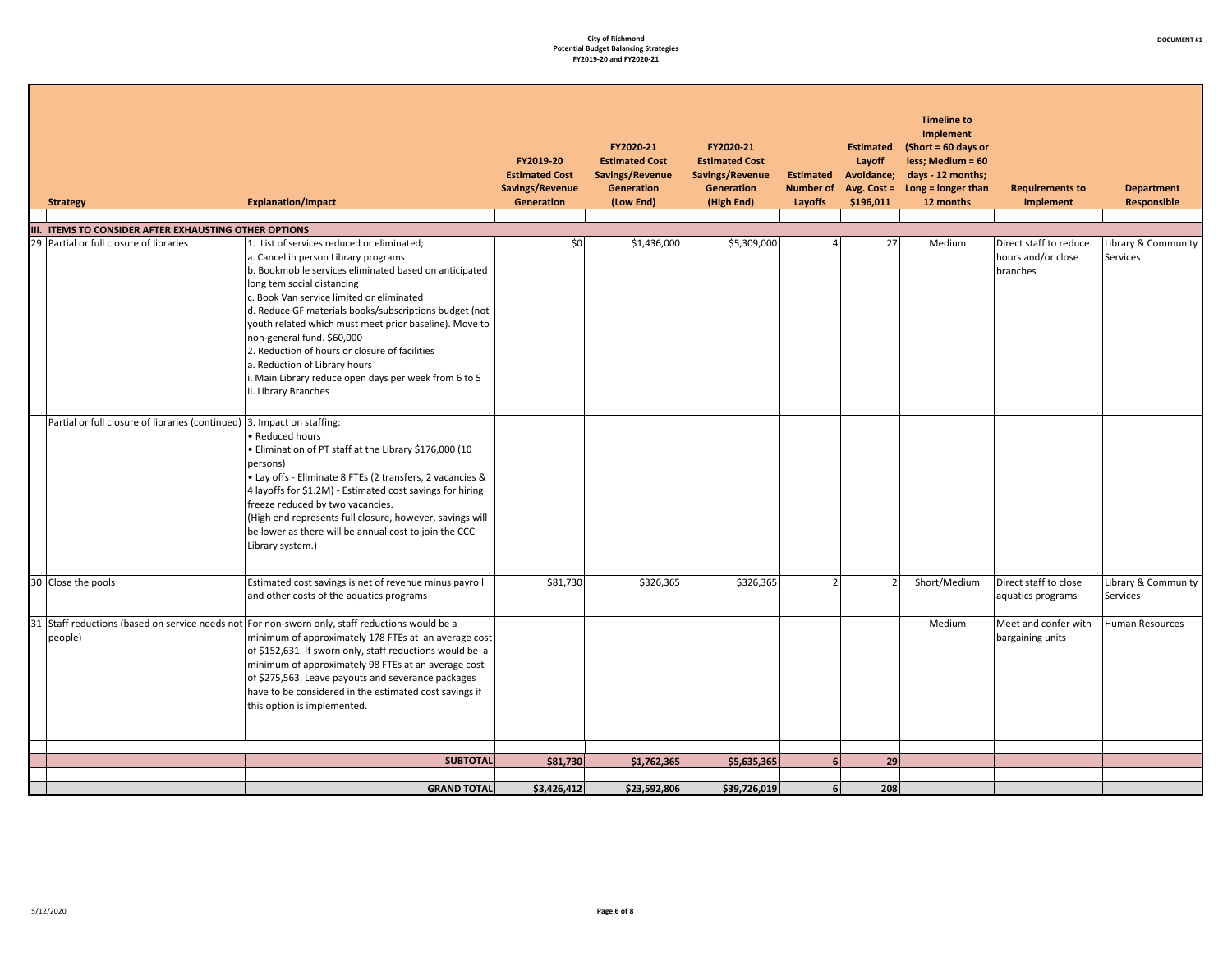| <b>Strategy</b>                                                                                                                                                                                                                                                   | <b>Explanation/Impact</b>                                                                                                                                                                                      | FY2019-20<br><b>Estimated Cost</b><br>Savings/Revenue<br><b>Generation</b> | FY2020-21<br><b>Estimated Cost</b><br>Savings/Revenue<br><b>Generation</b><br>(Low End) | FY2020-21<br><b>Estimated Cost</b><br>Savings/Revenue<br>Generation<br>(High End) | <b>Estimated</b><br><b>Number of</b><br>Layoffs | <b>Estimated</b><br>Layoff<br>Avoidance;<br>Avg. $Cost =$<br>\$196,011 | <b>Timeline to</b><br><b>Implement</b><br>(Short = $60$ days or<br>less; Medium = 60<br>days - 12 months;<br>Long = longer than<br>12 months | <b>Requirements to</b><br><b>Implement</b> | <b>Department</b><br><b>Responsible</b> |
|-------------------------------------------------------------------------------------------------------------------------------------------------------------------------------------------------------------------------------------------------------------------|----------------------------------------------------------------------------------------------------------------------------------------------------------------------------------------------------------------|----------------------------------------------------------------------------|-----------------------------------------------------------------------------------------|-----------------------------------------------------------------------------------|-------------------------------------------------|------------------------------------------------------------------------|----------------------------------------------------------------------------------------------------------------------------------------------|--------------------------------------------|-----------------------------------------|
| IV. OTHER ITEMS THAT WERE CONSIDERED DURING BRAINSTORMING SESSIONS                                                                                                                                                                                                |                                                                                                                                                                                                                |                                                                            |                                                                                         |                                                                                   |                                                 |                                                                        |                                                                                                                                              |                                            |                                         |
| 32 Research whether or not City Attorney<br>staffing levels are appropriate and whether<br>cost savings can be realized by contracting<br>out legal services and having an appointed<br>City Attorney.                                                            |                                                                                                                                                                                                                |                                                                            |                                                                                         |                                                                                   |                                                 |                                                                        |                                                                                                                                              |                                            | <b>Human Resources</b>                  |
| 33 Bring back parking enforcement to focus on<br>abandoned vehicles                                                                                                                                                                                               |                                                                                                                                                                                                                |                                                                            |                                                                                         |                                                                                   |                                                 |                                                                        |                                                                                                                                              |                                            | Citywide                                |
| 34 Provide incentives to retire and do not back-<br>fill those positions or decide not to fill at<br>higher/senior level (possibly utilize funds<br>from one-time revenue deals - such as the<br>sale of Terminal 1 - to fund incentives)                         |                                                                                                                                                                                                                |                                                                            |                                                                                         |                                                                                   |                                                 |                                                                        |                                                                                                                                              |                                            | Human Resources                         |
| 35 Privatization/contract labor/out-sourcing of<br>public workforce/labor                                                                                                                                                                                         |                                                                                                                                                                                                                |                                                                            |                                                                                         |                                                                                   |                                                 |                                                                        |                                                                                                                                              |                                            | Citywide                                |
| 36 Revisit reorg (it did not optimize cost<br>savings) - analyze different positions as a<br>result of reorg and operationalize the reorg<br>and look at staff/organizational efficiencies<br>(i.e. are there duplication of efforts in<br>different departments) |                                                                                                                                                                                                                |                                                                            |                                                                                         |                                                                                   |                                                 |                                                                        |                                                                                                                                              |                                            | Citywide                                |
| 37 Explore contract/JPA with Contra Costa<br>County Library                                                                                                                                                                                                       |                                                                                                                                                                                                                |                                                                            |                                                                                         |                                                                                   |                                                 |                                                                        |                                                                                                                                              |                                            |                                         |
| 38 Litigation analysis and transparency<br>(reduction of litigation costs could reduce<br>cost pool)                                                                                                                                                              |                                                                                                                                                                                                                |                                                                            |                                                                                         |                                                                                   |                                                 |                                                                        |                                                                                                                                              |                                            | City Attorney/Risk<br>Management        |
| 39 More aggressive grant seeking and move<br>General Fund costs to grants                                                                                                                                                                                         |                                                                                                                                                                                                                |                                                                            |                                                                                         |                                                                                   |                                                 |                                                                        |                                                                                                                                              |                                            | Citywide                                |
| 40 Cover existing salaries in General Fund with<br>other non-General Fund budgets                                                                                                                                                                                 | It is the City's practice to allocate positions accordingly.                                                                                                                                                   |                                                                            |                                                                                         |                                                                                   |                                                 |                                                                        |                                                                                                                                              |                                            | Citywide                                |
| 41 Place all promotions on hold                                                                                                                                                                                                                                   | Actuals savings will not be realized in FY2020-21 since<br>the budget projection does not include promotions.                                                                                                  |                                                                            |                                                                                         |                                                                                   |                                                 |                                                                        |                                                                                                                                              |                                            | Human Resources                         |
| 42 Consider adjusting subsidy to Family Justice<br>Center                                                                                                                                                                                                         | City is obligated to pay the debt service as per the<br>agreement with the FJC. The annual debt service is<br>\$236,160 and the City receives a reimbursement of<br>\$100,000, reducing the cost to \$136,160. |                                                                            |                                                                                         |                                                                                   |                                                 |                                                                        |                                                                                                                                              |                                            | Police                                  |
| 43 Consider adjusting subsidy to the Red Oak<br>Victory Ship                                                                                                                                                                                                      | The City subsidized the berthing rental as per the<br>agreement with Port. The annual cost is approximately<br>\$137,000.                                                                                      |                                                                            |                                                                                         |                                                                                   |                                                 |                                                                        |                                                                                                                                              |                                            | Port                                    |